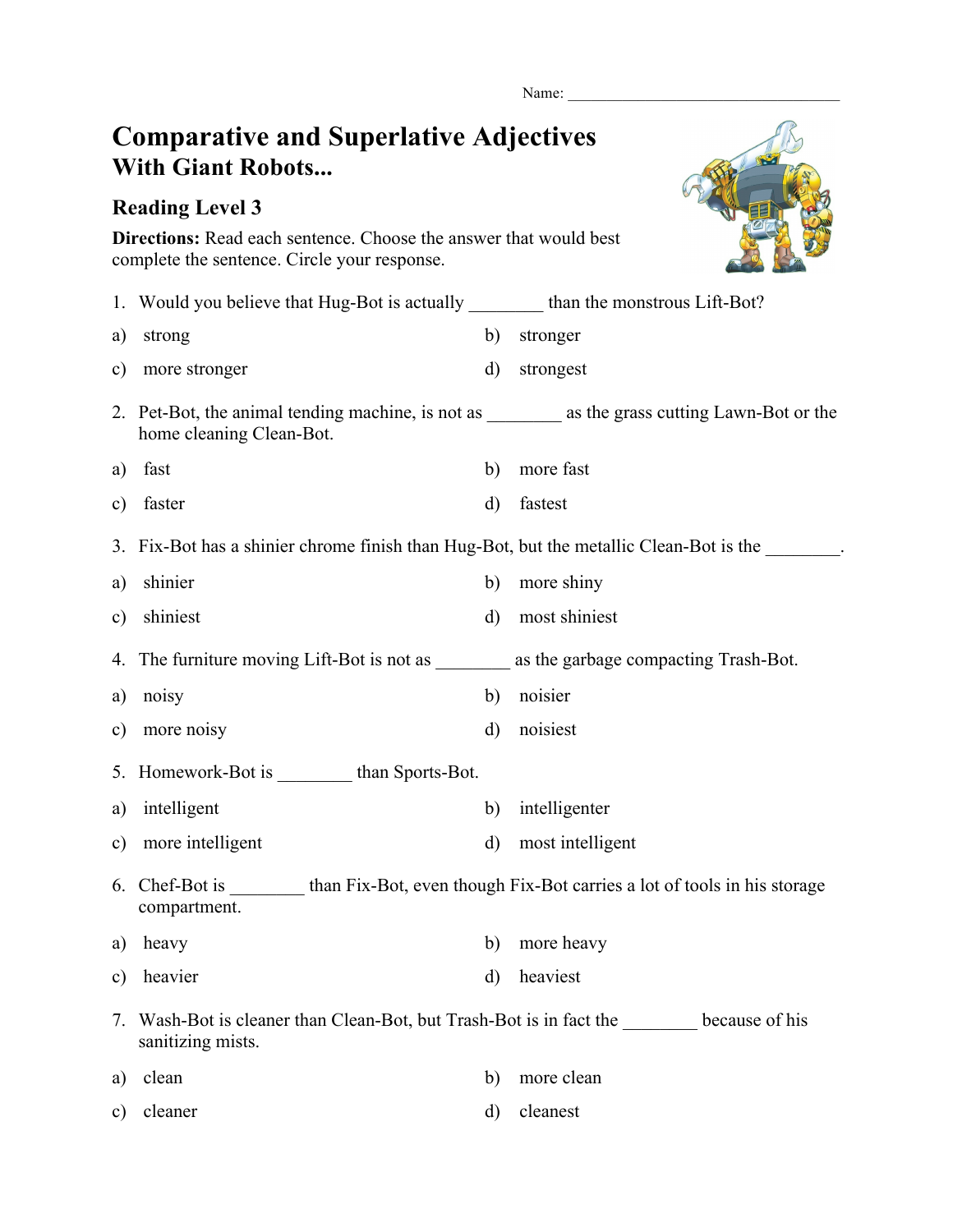|               | bulbs, is taller.                                                               |              | 8. The towering Lift-Bot is ________ but Helper-Bot, who cleans light fixtures and changes     |  |
|---------------|---------------------------------------------------------------------------------|--------------|------------------------------------------------------------------------------------------------|--|
| a)            | tall                                                                            | b)           | taller                                                                                         |  |
| $\mathbf{c})$ | tallest                                                                         | d)           | most tall                                                                                      |  |
|               | household robot.                                                                |              | 9. Clean-Bot may be louder than Chef-Bot but, due to a noisy trash compactor, Trash-Bot is the |  |
| a)            | loud                                                                            | b)           | most loud                                                                                      |  |
| $\mathbf{c})$ | louder                                                                          | $\mathbf{d}$ | loudest                                                                                        |  |
| 10.           | Helper-Bot is well-mannered and friendly, but the affectionate Hug-Bot is       |              |                                                                                                |  |
| a)            | friendly                                                                        | b)           | friendlier                                                                                     |  |
| $\mathbf{c})$ | friendliest                                                                     | $\rm d)$     | most friendly                                                                                  |  |
| 11.           | Clean-Bot scanned the floor and computed that it was __________ than yesterday. |              |                                                                                                |  |
| a)            | disgusting                                                                      | b)           | disgustinger                                                                                   |  |
| $\mathbf{c})$ | more disgusting                                                                 | $\rm d)$     | disgustingist                                                                                  |  |
| 12.           | Chef-Bot used 27 different peppers to create the __________ possible soup.      |              |                                                                                                |  |
| a)            | spicier                                                                         | b)           | spiciest                                                                                       |  |
| $\mathbf{c})$ | more spicy                                                                      | $\mathbf{d}$ | most spiciest                                                                                  |  |
| 13.           |                                                                                 |              | After repairing a heavily damaged semi-truck, Fix-Bot was just as __________ as Dig-Bot.       |  |
| a)            | dirty                                                                           | b)           | dirtier                                                                                        |  |
|               | c) more dirty                                                                   | d)           | dirtiest                                                                                       |  |
|               | surfaces like tile or marble.                                                   |              | 14. Clean-Bot uses a ________ technique on soft surfaces like wood than it does on hard        |  |
| a)            | gentle                                                                          | b)           | gentler                                                                                        |  |
| $\mathbf{c})$ | more gentler                                                                    | d)           | gentlest                                                                                       |  |
|               |                                                                                 |              | 15. Hug-Bot was programmed to be _________ to people's emotions than the average bot.          |  |
| a)            | sensitive                                                                       | b)           | sensitiver                                                                                     |  |
| $\mathbf{c})$ | more sensitive                                                                  | $\rm d)$     | most sensitive                                                                                 |  |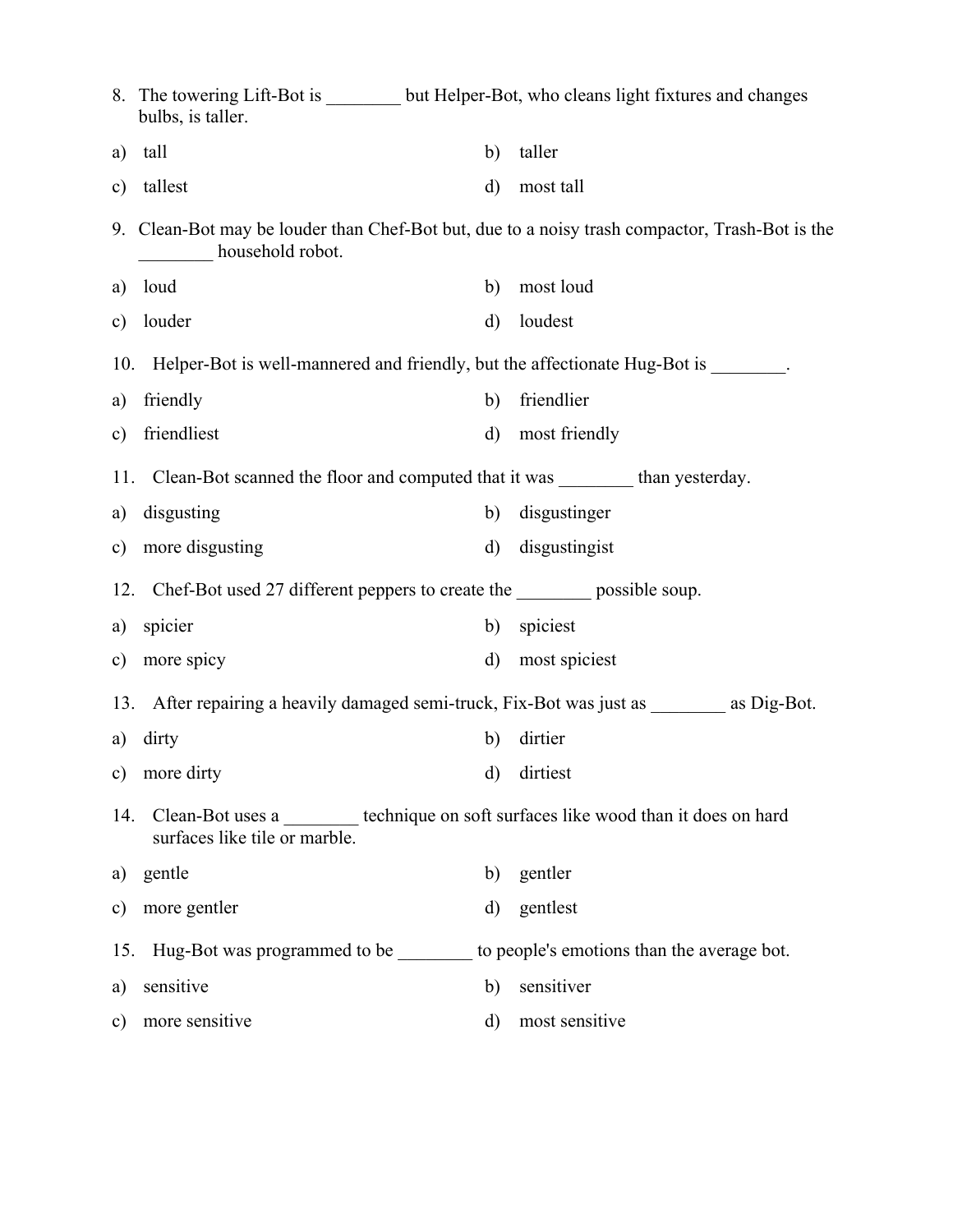| 16.           | Guard-Bot is _________ than Hug-Bot because Guard-Bot has machine guns on his hands<br>and missiles on his shoulders. |              |                                                                                             |  |  |
|---------------|-----------------------------------------------------------------------------------------------------------------------|--------------|---------------------------------------------------------------------------------------------|--|--|
| a)            | dangerous                                                                                                             | b)           | dangerouser                                                                                 |  |  |
| c)            | more dangerous                                                                                                        | $\rm d)$     | most dangerous                                                                              |  |  |
| 17.           | is the $\_\_\_\_\$ robot.                                                                                             |              | The lovable Hug-Bot may be cuter than the armored Guard-Bot, but the adorable Kitty-Bot     |  |  |
| a)            | cute                                                                                                                  | b)           | cuter                                                                                       |  |  |
| $\mathbf{c})$ | more cuter                                                                                                            | $\mathbf{d}$ | cutest                                                                                      |  |  |
| 18.           | Even with a few screws loose on its CPU, Homework-Bot got the score on the<br>final exam in algebra class.            |              |                                                                                             |  |  |
| a)            | best                                                                                                                  | b)           | bestest                                                                                     |  |  |
| c)            | most best                                                                                                             | $\mathbf{d}$ | most bestest                                                                                |  |  |
| 19.           | Chef-Bot has a sharp blade that it uses for chopping food but Lawn-Bot's grass chopping<br>blade is even ________.    |              |                                                                                             |  |  |
| a)            | sharp                                                                                                                 | b)           | sharper                                                                                     |  |  |
| $\mathbf{c})$ | more sharp                                                                                                            | $\mathbf{d}$ | more sharper                                                                                |  |  |
| 20.           | Bot is $\_\_\_\_\_\_\_\_\$ .                                                                                          |              | Most robots do a pretty good job cleaning up after themselves, but the food preparing Chef- |  |  |
| a)            | messy                                                                                                                 | b)           | messier                                                                                     |  |  |
| c)            | more messy                                                                                                            | $\mathbf{d}$ | messiest                                                                                    |  |  |
|               | 21. Pet-Bot is chattier than the expressive Hug-Bot, but the blathering Wash-Bot is the<br>bot of all.                |              |                                                                                             |  |  |
| a)            | more chatty                                                                                                           | b)           | more chattier                                                                               |  |  |
| c)            | most chattiest                                                                                                        | $\rm d)$     | chattiest                                                                                   |  |  |
| 22.           | Designed to frighten attackers, Guard-Bot is _______ even by robot standards.                                         |              |                                                                                             |  |  |
| a)            | ugly                                                                                                                  | b)           | uglier                                                                                      |  |  |
| c)            | more ugly                                                                                                             | $\rm d)$     | ugliest                                                                                     |  |  |
| 23.           | Ninja-Bot is _________ than most robots because its joints are self-greasing and it has<br>adaptive camouflage.       |              |                                                                                             |  |  |
| a)            | sneaky                                                                                                                | b)           | sneakier                                                                                    |  |  |
| c)            | more sneakier                                                                                                         | d)           | sneakiest                                                                                   |  |  |